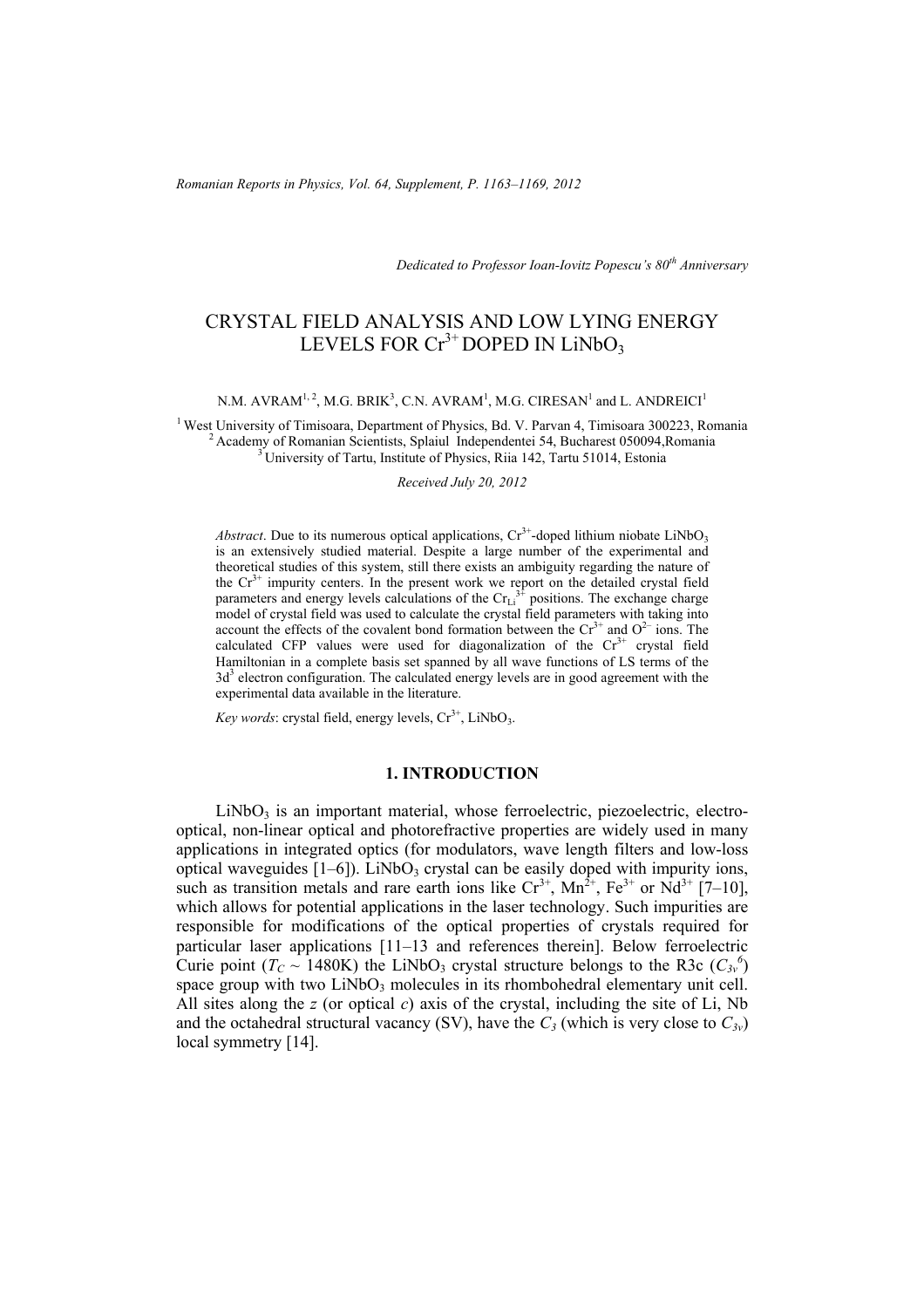The Li<sup>+</sup> ions and the Nb<sup>5+</sup> ions are distributed alternatively along the  $C_3$  axis of the crystal. In the [111] direction, the cations are distributed in the octahedra in the following sequence: Nb, vacancy, Li, Nb, vacancy, Li, etc. [14]. In the ferroelectric phase, the Li and Nb ions and SV are surrounded by six oxygens in a distorted octahedra and lie along the  $C_3$  axis but displaced away from the centre of the octahedron. The upper and lower oxygen triangles of the octahedron are rotated with respect to each other by an angle  $\varphi$ . As a result, the  $C_{3v}$  symmetry of the octahedron is lowered to  $C_3$  symmetry. The sizes of the octahedrons surrounding the Li and Nb ions are almost the same; the only difference is the extent of the distortion, expressed by angle  $\varphi$ . For the Li octahedrons  $\varphi = 3^{\circ}49'$ , while the Nb octahedron has a smaller value of  $\varphi = 0^{\circ}41'$  [14]. This means that the Li octahedron is more distorted, thus favorings the electric dipole transitions. Since the impurity ions can influence strongly the properties of  $LiNbO<sub>3</sub>$  crystals, detailed knowledge of the location of the impurity and the defect structure of the impurity center is very important. Particularly,  $Cr^{3+}$ -doped LiNbO<sub>3</sub> crystals have been widely investigated because their lasing properties are closely related to the local structure and electronic behavior of the  $Cr^{3+}$  impurity. The nature of the  $Cr^{3+}$ luminiscent centers in  $Cr^{3+}$ :LiNbO<sub>3</sub> has been the subject of intense and some times controversial debate for a number of years. Comparing the ionic radius of  $Li<sup>+</sup>$  and  $Nb<sup>5+</sup>$  being 0.68 Å and 0.69 Å, respectively, and that of  $Cr<sup>3+</sup>$  (0.63 Å), it appears that  $Cr^{3+}$  ion is as likely to enter the Li<sup>+</sup>sites as the Nb<sup>5+</sup> sites.

Present interpretation (see *e.g.* [15–16 and references therein]), based also on EPR data, assumes that the "main" (dominant in concentration)  $Cr<sup>3+</sup>$  centers in LiNbO<sub>3</sub> crystals correspond to  $Cr^{3+}$  ions substituting regular Li<sup>+</sup> sites ( $Cr_{Li}^{3+}$ ) in the host lattice. Most of the studies of  $Cr<sup>3+</sup>$  ions in congruent LiNbO<sub>3</sub> co-doped with Mg (concentration higher than 4.5 mol %) report that a fraction of the  $\tilde{C}r^{3+}$ ions tends to additionally occupy  $Nb^{5+}$  sites  $(Cr_{Nb}^{3+})$  [16]. In both cases the local environment around the Li and Nb cations is a trigonally distorted octahedron of six  $O<sup>2</sup>$  ions:  $[CrO<sub>6</sub>]<sup>9</sup>$ . The charge compensation, in both cases, can be achieved by co-doping with  $Mg^{2+}$  (when  $Nb^{5+}$  position is occupied), or by creation of the oxygen vacancies, or by dimeric  $Cr^{3+}$ -Cr<sup>3+</sup> charge compensation mechanism. In each case  $(L<sup>+</sup>$  and Nb<sup>5+</sup>), exact determination of the ions positions around impurity could be obtained as a combination of the high-resolution spectroscopy and ab initio calculations (which is beyond the scope of the present study).

Optical properties of  $Cr^{3+}$  centers in LiNbO<sub>3</sub> are complicated due to the formation of multiple  $Cr^{3+}$  sites in the crystal lattice, and in a few cases overlapping, optical transitions caused by intrinsic lattice defects [15, 18]. At normal hydrostatic pressure the main  $Cr^{3+}$  centers in LiNbO<sub>3</sub>, in both stoichiometric and congruent samples, correspond to low field sites. This conclusion is consistent with all published experimental data [15–18]. For these centers, the electronic <sup>2</sup>E( $t^3$ ) level lie above, but close to, respective  ${}^4T_2$  ( $t^2$ e) zero phonon line. This assessment is further confirmed by life time measurements,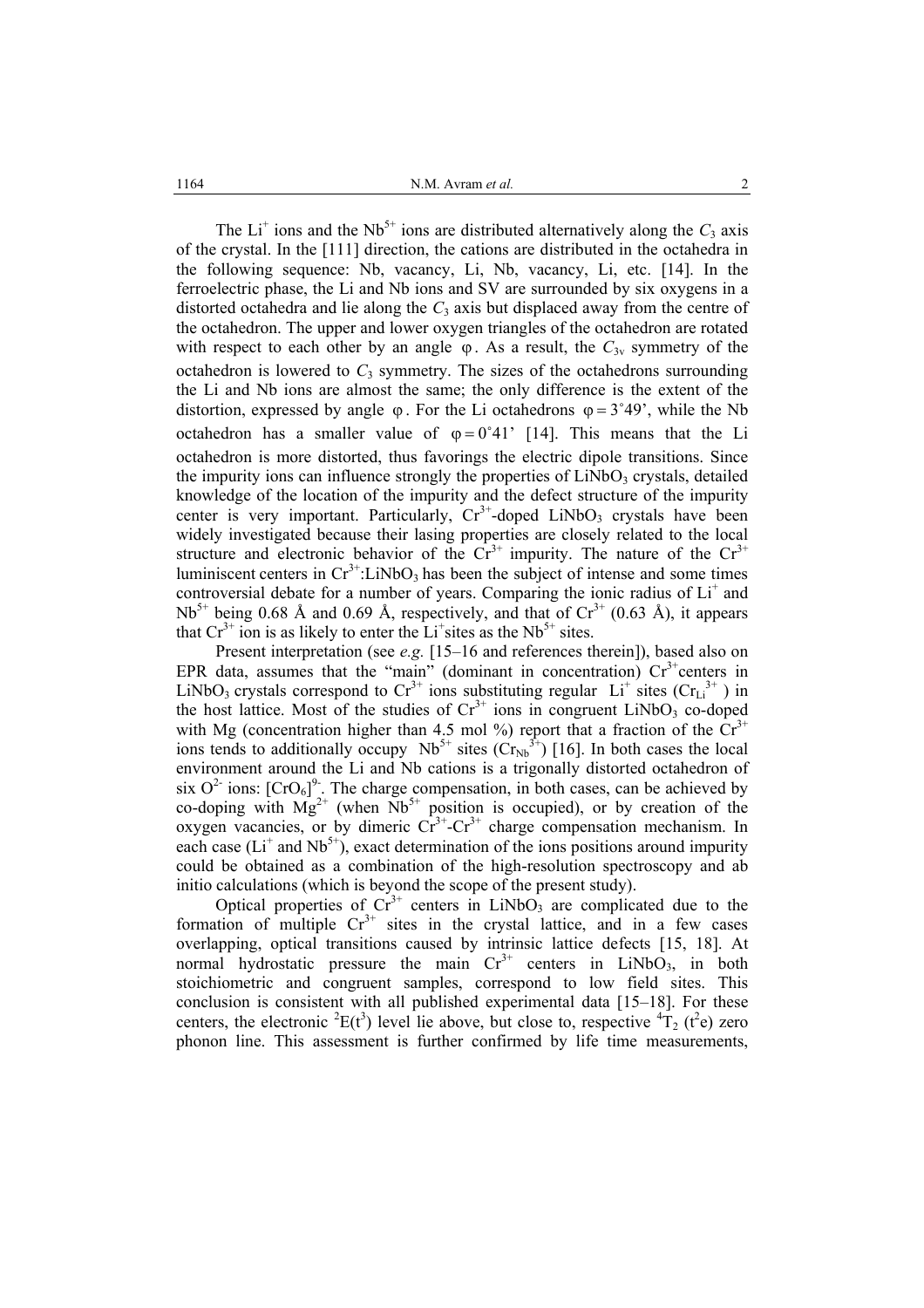which reveal a relaxation time of  $8 \mu s$ , which is typical for the spin allowed  ${}^{4}T_{2}$  -  ${}^{4}A_{2}$  emission transition.

The main aim of the present work is to perform detailed modeling of the crystal field parameters and simulation the low lying energy levels of the  $Cr<sub>Li</sub><sup>3+</sup>$ centers in  $Cr^{3+}$ :LiNbO<sub>3</sub> samples, in order to give a reliable explanation for experimental data from Refs. [15] and [17]. The exchange charge model (ECM) [19] of crystal field was used to calculate the crystal field parameters (CFP) with taking into account the effects of the covalent bond formation between the  $Cr^{3+}$  and  $O<sup>2-</sup>$  ions. The CFP values were used for diagonalization of the Cr<sup>3+</sup> Hamiltonian in a complete basis set spanned by all wave functions of LS terms of the  $3d<sup>3</sup>$  electron configurations. The calculated energy levels were compared with experimental data available in the literature.

# 2. ENERGY LEVEL SCHEME FOR Cr<sub>Li</sub><sup>3+</sup> Doped In LiNbO<sub>3</sub>

Energy levels of an impurity ion with unfilled *d*-shell in a crystal field of an arbitrary symmetry can be represented by the eigenvalues of the following crystal field Hamiltonian [19]:

$$
H = \sum_{p=2,4} \sum_{k=-p}^{p} B_p^k O_p^k \,, \tag{1}
$$

where  $O_p^k$  are the linear combinations of irreducible tensor operators acting on the angular parts of the 3*d*-ion wave functions, and  $B_p^k$  are the CFP containing all information about geometrical arrangement of the ligands around the central ion. Following [19], these parameters can be written as a sum of two terms:

$$
B_p^k = B_{p,q}^k + B_{p,S}^k \,. \tag{2}
$$

The former contribution originates from the electrostatic interaction between the valence electrons of an impurity ion and ions of crystal lattice (treated as the point charges, without taking into account their electron structure). The latter is proportional to the overlap of the wave functions of the impurity ion and ligands; it includes effects of the covalent bond formation and exchange interaction. Inclusion of these effects significantly improves an agreement between the calculated and experimentally observed energy levels. The analytical expressions for calculating both contributions to the CFP in the case of 3*d*-ion is as follows [19]:

$$
B_{p,q}^{k} = -K_{p}^{k} e^{2} \left\langle r^{p} \right\rangle \sum_{i} q_{i} \frac{V_{p}^{k} \left( \theta(i), \phi(i) \right)}{R(i)^{p+1}}, \qquad (3)
$$

$$
B_{p,S}^{k} = K_{p}^{k} e^{2} \frac{2(2p+1)}{5} \sum_{i} \left( G_{s} S_{s}(i)^{2} + G_{\sigma} S_{\sigma}(i)^{2} + \gamma_{p} G_{\pi} S_{\pi}(i)^{2} \right) \frac{V_{p}^{k}(\theta(i), \varphi(i))}{R(i)}.
$$
 (4)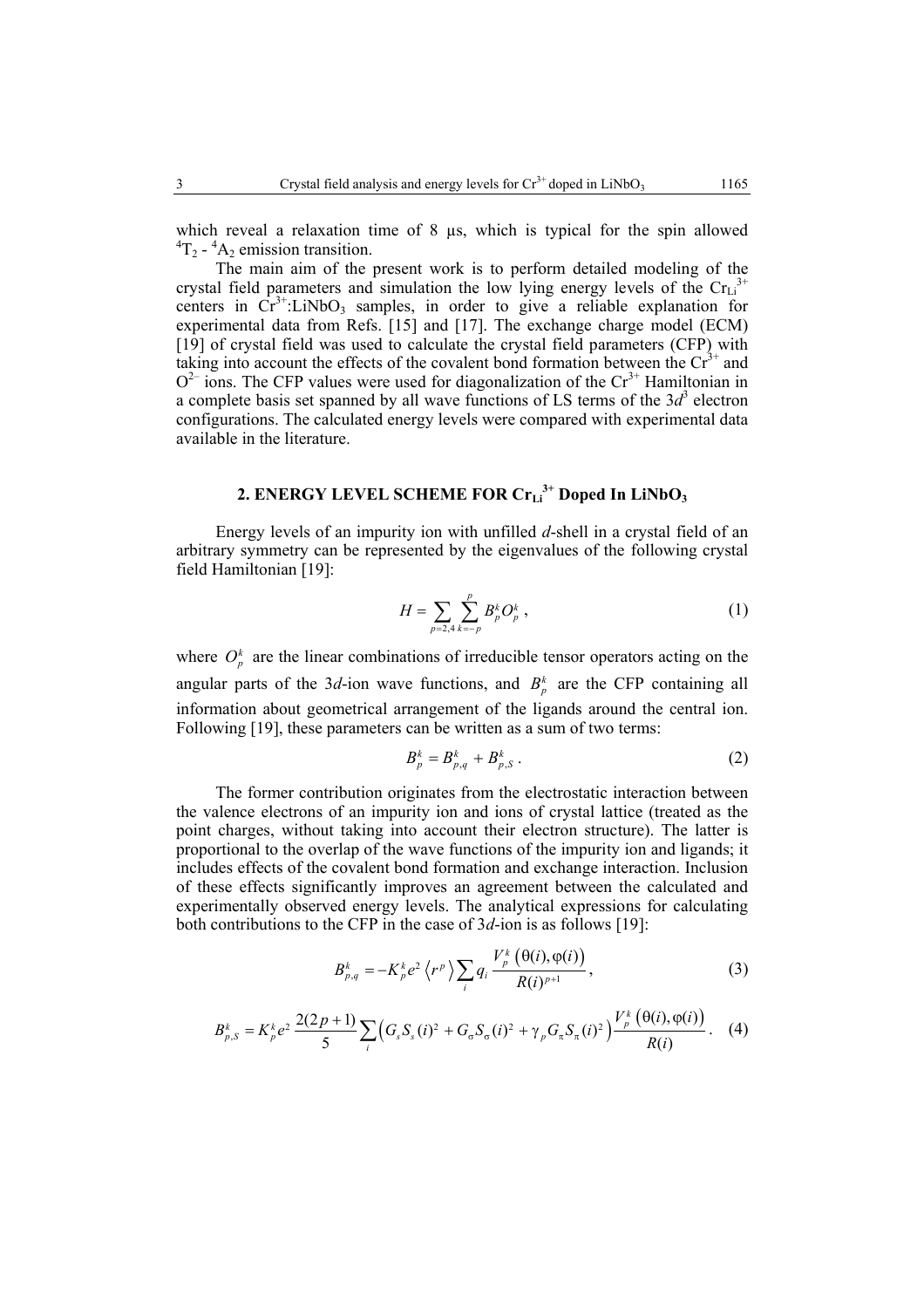1166 **et al.** Avram *et al.* 4

The sums are carried out over lattice ions denoted by *i* with charges  $q_i$ (expressed in units of the electron charge  $e$ );  $R(i)$ ,  $\theta(i)$ ,  $\phi(i)$  are the spherical coordinates of the *i*-th ion of crystal lattice in the system of reference centered at the impurity ion. The averaged values  $\langle r^p \rangle$  of p-th power of the impurity ion electron radial coordinate can be calculated using the wave functions of the 3*d*-ions given in [20]. The values of the numerical factors  $K_p^k$ ,  $\gamma_p$  and expressions for the polynomials  $V_p^k$  are all given in [19].  $S_s$ ,  $S_\sigma$ ,  $S_\tau$  stand for the overlap integrals between the *d*-functions of the central ion and *p*- and *s-*functions of the ligands (they correspond to the following integrals (in the  $\langle lm|l'm'\rangle$  notation):  $S_s = \langle d0|s0\rangle$ ,  $S_g = \langle d0|p0\rangle$ ,  $S_g = \langle d1|p1\rangle$ ).  $G_s$ ,  $G_g$ ,  $G_g$  are dimensionless adjustable parameters of the model determined from the positions of the first three absorption bands. For practical purposes, it is sufficient to assume them to be equal to each other:  $G_s = G_s = G_\tau = G$  (in this case only the first absorption band is required to determine the value of *G* ); this simplified model is used in the present paper. The strong advantage of the ECM is that if the *G* parameter is determined to fit the first absorption band, the other energy levels, located higher in energy, will also fit experimental spectra fairly well. The ECM has been successfully applied for the calculations of the energy levels of both rare earth [19, 21–23] and transition metal ions in different hosts as well [24–31].

When calculating CFP, a special attention should be paid to the convergence of the lattice sums in Eq. (3). As a first approximation, it is possible to consider the nearest ligands only, but since the second rank point charges parameters  $B_{2,q}^k$ decrease not so fast as the fourth rank parameters  $B_{4,q}^k$  (as  $1/R^3$  and  $1/R^5$ , respectively), the contribution of the ligands from the second and further coordination spheres can be quite significant. To increase accuracy in calculating the point charge contribution to the CFP, a large cluster consisting of 1  $Cr<sup>3+</sup>$  ion, 3343  $Li^{2+}$  ions, 3344 Nb<sup>5+</sup> ions and 9216 O<sup>2-</sup> ions were considered. This cluster enables to take into account the contribution of ions located at the distances at least up to 55 Å from the central ion. For the exchange charge parameters (Eq. (4)) only the nearest ligands were taken into account, since the overlap between an impurity ion and ligands from other than the first coordination sphere can be safely neglected. The overlap integrals between the  $Cr^{3+}$  and  $O^{2-}$  ions needed for calculating the exchange charge contribution  $B_{p,S}^k$  to the CFP were computed numerically using the radial wave functions of the above mentioned ions given in [20]. The dependences of the overlap integrals on the inter ionic distance *r* (*r* is measured in atomic units) approximated by the exponential functions are [30]  $S_s = \langle d0 | s0 \rangle = -0.90111 \exp(-0.59683r)$ ,  $S_\sigma = \langle d0 | p0 \rangle = 0.83835 \exp(-0.64118r)$ ,  $S_n = \langle d_1 | p_1 \rangle = 1.54570 \exp(-0.91718r)$ ,  $\langle r^2 \rangle = 1.43402$  and  $\langle r^4 \rangle = 4.262822$  (both in au). The CFP values were obtained by using Eqs.  $(2) - (4)$ , above exponential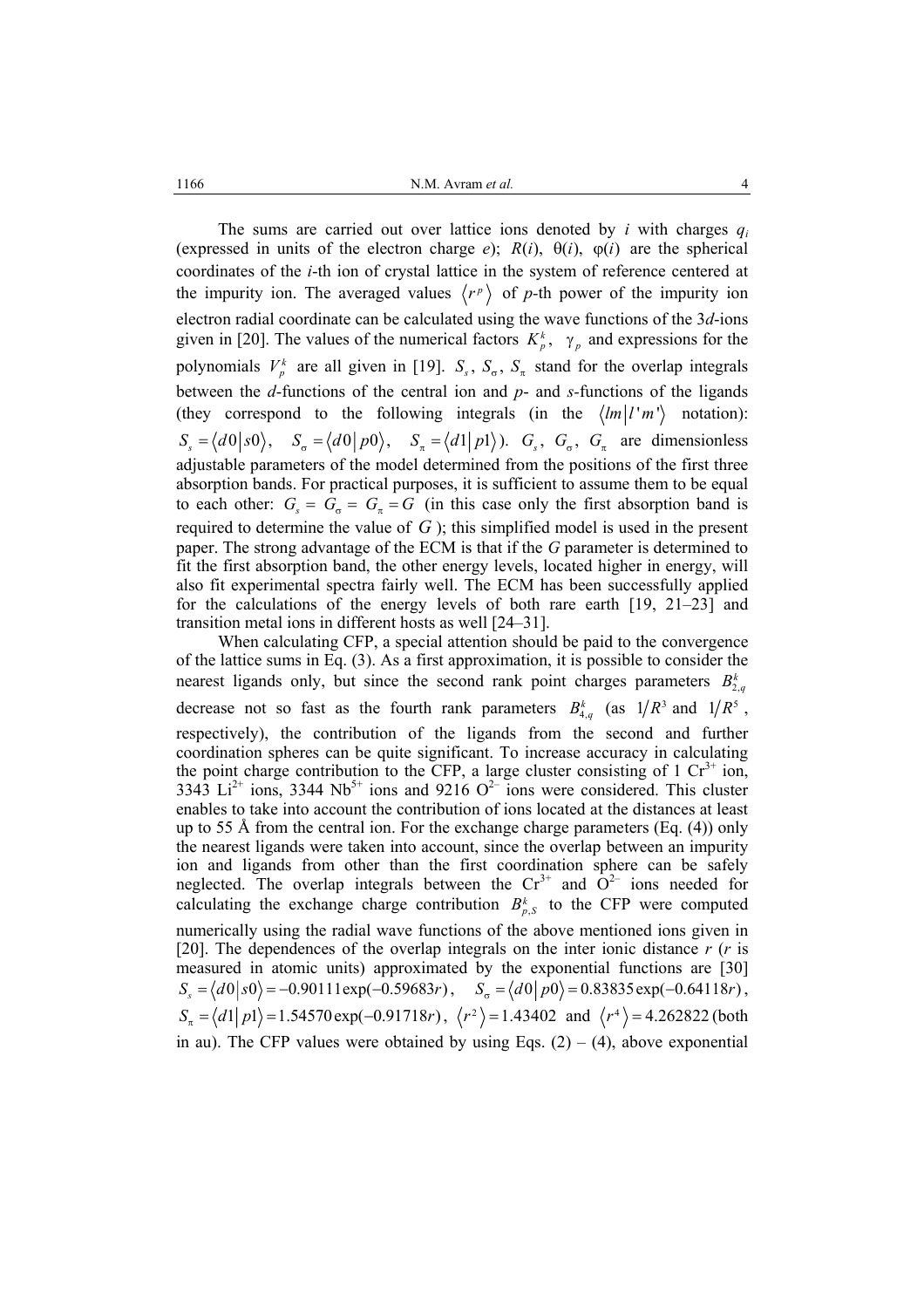functions for the overlap integrals and crystal structure data from [14] (which enable to get the Cartesian coordinates of the ligands in the system of reference defined with respect to the crystallographic axes) are shown in Table 1. Analysis of the CFP values confirms predominantly trigonal symmetry of the  $Cr<sub>Li</sub><sup>3+</sup>$  position, since the main contribution to the crystal field Hamiltonian comes from the  $R^0 = R^0 = R^3 = R^{-3}$  GEP. Non-zero, values of some other CEP are merely  $B_2^0$ ,  $B_4^0$ ,  $B_4^3$ ,  $B_4^{-3}$ CFP. Non-zero values of some other CFP are merely computational artifacts, which arise from contribution of ions from further coordination spheres and were neglected.

### *Table 1*

CFP (in cm<sup>-1</sup>) for octahedral coordinated  $Cr^{3+}$  ion in LiNbO<sub>3</sub>. The point charges contribution (PCC) and exchange charges contribution (ECC) are shown separately. In last line is given the Racah parameters B and C, and the G parameter of ECM used during diagonalization the Hamiltonian (1)

| Parameters                 | <b>PCC</b><br>$\text{cm}^{-1}$ | ECC<br>$\text{cm}^{-1}$ | Total values<br>$\text{cm}^{-1}$ |
|----------------------------|--------------------------------|-------------------------|----------------------------------|
| $B_2^0$                    | $-1026$                        | $-2501$                 | $-3527$                          |
| $B_4^{-3}$                 | $-2485$                        | 3734                    | 1249                             |
| $B_4^0$                    | $-307$                         | $-1026$                 | $-1333$                          |
| $B_4^3$                    | $-11188$                       | $-63220$                | $-74408$                         |
| $B = 566$ cm <sup>-1</sup> | $C = 3408$ cm <sup>-1</sup>    | $G = 5.834$             |                                  |

The crystal field Hamiltonian (1) was diagonalized in the space spanned by all 120 wave functions of the  $3d<sup>3</sup>$  electron configuration. The adjustable parameter *G* was defined by fitting the calculated position of the first spin-allowed  ${}^4A_{2g} - {}^4T_{2g}$ absorption band. Finally, the obtained energy levels are listed in Table 2. Only the lowest energy levels are shown in the table, since they can be directly compared with the experimental data.

| Crystal field splittings of the lowest terms (in cm <sup>-1</sup> ) for $CrLi3+$ in LiNbO <sub>3</sub> |                                      |                                    |                     |  |  |
|--------------------------------------------------------------------------------------------------------|--------------------------------------|------------------------------------|---------------------|--|--|
| $Oh$ irred. repres.                                                                                    | Experimental values $(cm-1)$<br>[15] | Calculated (this<br>work) $(cm-1)$ | Baricenter $(cm-1)$ |  |  |
| $^{4}A_{2g}$ ( <sup>4</sup> F)                                                                         | $\theta$                             | $\Omega$                           | $\theta$            |  |  |
| ${}^{4}T_{2g}({}^{4}F)$                                                                                | 13540                                | 13382<br>13384<br>13853            | 13540               |  |  |
| ${}^{2}E_{g}(^{2}G)$                                                                                   | 13790                                | 13789<br>13792                     | 13791               |  |  |
| ${}^{2}T_{1g}({}^{2}G)$                                                                                | 14050                                | 14628<br>15147<br>15147            | 14974               |  |  |
| ${}^{4}T_{1g}({}^{4}F)$                                                                                | 19140                                | 18111<br>18113<br>21286            | 19170               |  |  |

*Table 2* 

 $3+1$  in  $\alpha$   $3+1$  in  $\alpha$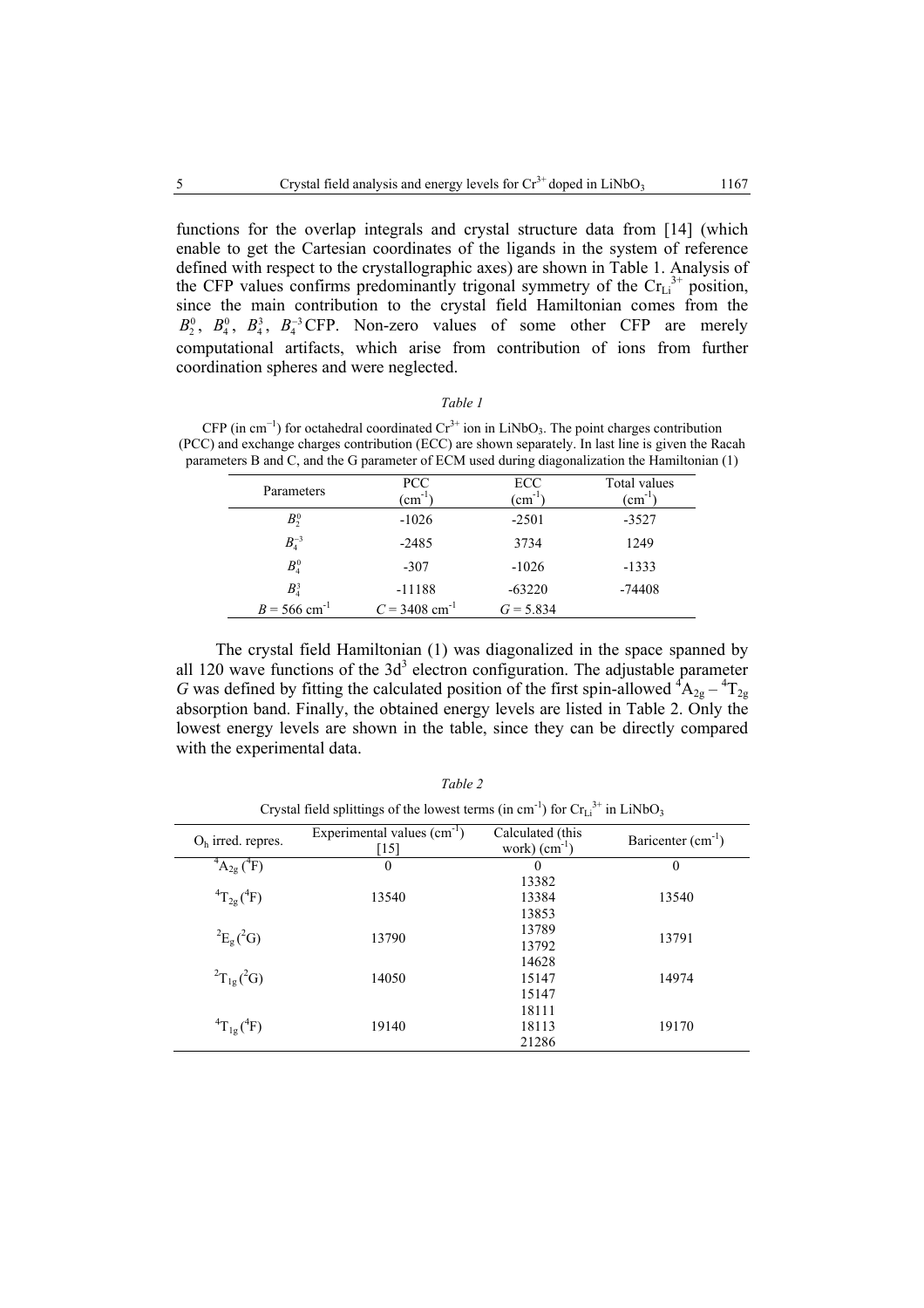Comparing the calculated results in ECM of crystal field with the experimental data shows good agreement between two sets of energy levels, which confirms the validity of the used model and thus explains the order of the lowest energy levels for  $Cr_{Li}^{3+}$  in LiNbO<sub>3</sub>. Indeed, the low crystal field case (when the first excited state is the spin-quartet  ${}^{4}T_{2g}$ ) describes adequately the experimental spectroscopic results.

## **3. CONCLUSIONS**

In the present work we report on the detailed crystal field parameters modeling and the simulation of the low lying energy levels for  $Cr<sub>Li</sub><sup>3+</sup>$  in LiNbO<sub>3</sub>. The exchange charge model (ECM) was used to calculate the crystal field parameters (CFP) with taking into account the effects of the covalent bond formation between the  $Cr^{3+}$  and  $O^{2-}$  ions. The influence of the  $C_3$  low-symmetry component of crystal field on the splitting of the  $Cr^{3+}$  energy levels was also considered. The calculated CFP values were used for diagonalization of the  $Cr^{3+}$ Hamiltonian in a complete basis set spanned by all wave functions of the LS terms of a  $3d^3$  electron configuration. The calculated energy levels agree with the experimental data available in the literature. Thus, the ECM model represents an adequate frame for explanation the experimental data for  $\text{Cr}_{\text{Li}}^{3+}$ : LiNbO<sub>3</sub> system with low crystal field model.

#### REFERENCES

- 1. R.T. Denton, F.S. Chen and A.A. Ballnam, J. Appl. Phys.,, **38**, 1161 (1967).
- 2. P. Gunter, Phys. Rep., **93**, 199 (1982).
- 3. E. Kratzig and R. Orlowski, Appl. Phys., **15**, 133 (1978).
- 4. W. Sohler, Opt. Fiber Commun., **2**, 251 (1996).
- 5. A. Rauber, *Current Topics in Material Science*, Ed. E. Kaldis, North-Holland, Amsterdam, 1978, pp. 481–601.
- 6. F. Angullo-Lopez, J.M. Cabrerre, *Properties of Lithium Niobate*, INSPECT, London, 1989, EMIS Datareviews Series 5, pp.8–17.
- 7. E. Camarillo, J. Garcia-Sole, F. Cusso, F. Angullo-Lopez, J.A. Sanz-Garcia, Chem. Phys. Lett., **185**, 505 (1991).
- 8. E. Camarillo, J. Tocho, I. Vergara, E. Dieguez, J. Garcia-Sole, F. Jaque, Phys. Rev. B, **45**, 4600 (1992).

9. T.H. Yeom, Y.M. Chang, S.H. Choh, C. Rudowicz, Phys. Stat. Sol. B, **185**, 409 (1994).

- 10. P. Molina, M.O. Ramirez, J. Garcia-Sole, L.E. Bausa, Optical Materials, **31**, *12*, 1777 (2009).
- 11. V. Lupei, *Laser Materials: Relationship Between Materials and Laser Properties*, in *Encyclopedia of Materials: Science and Technology*, Elsevier, Amsterdam, 2001, pp. 4416–4423.
- 12. S. Kück, Appl. Phys. B, **72,** 515 (2001).
- 13. S. Kück, *Solid-State Lasers*, in F. Träger (Ed.), *Handbook of Lasers and Optics*, Springer, Heidelberg, 2007, pp. 614–695.
- 14. S.C. Abrahams and P. Marsh, Acta Crystallogr., Sect.B: Struct.Sci., **42**, *1*,61 (1986).